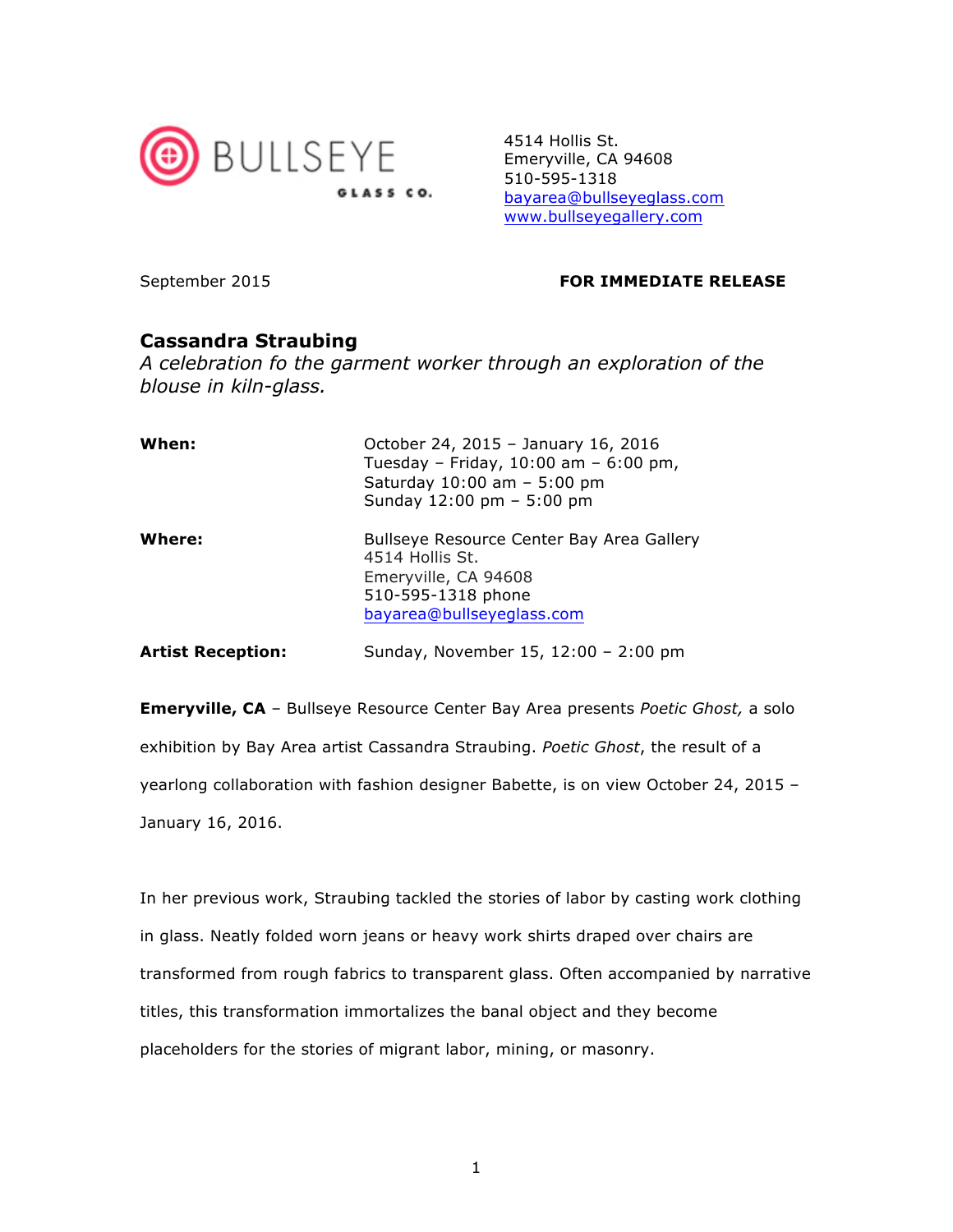"Glass," says Straubing, "displays ghostly reminiscences, representing a personal history or memory left behind." For *Poetic Ghost* the artist has turned her attention to garment workers. "Through the exploration of the blouse, my recent work celebrates the handed toils of the garment worker, honoring the mastery of their labor," Straubing explains. The glass blouses, all based on designs by Bay Area designer Babette, are installed with the tools and materials of the trade, emphasizing both the history of the blouse as symbol of women's liberation and its current status as a signifier of economic and social status.

Straubing earned an MFA from Rochester Institute of Technology, New York, and a BFA in studio art from California Polytechnic, San Luis Obispo. In 2009, the artist took part in a residency at Bullseye Glass Co. in Portland, Oregon. In 2010 she received Bullseye's Emerge kilncasters award. Cassandra is currently the head of the glass department at San Jose State University, California.

**Babette** is a Bay Area based brand at the nexus of art and fashion, encouraging women to embrace their one of a kind spirit with bold texture and brilliant style. Since 1968, Babette has dedicated herself to producing American made clothing that is both practical and beautiful. Ever intrigued by the artistic nature of design, Babette views her partnership with glass artist Cassandra Straubing and Bullseye Gallery as an opportunity to be a part of the story that Cassandra's work tells.

To view the artwork online, please visit www.bullseyeprojects.com. To receive additional information, request high-resolution images, or schedule an interview, please contact Michael Endo: michaelendo@bullseyeglass.com; 503-227-0222.

# #

2